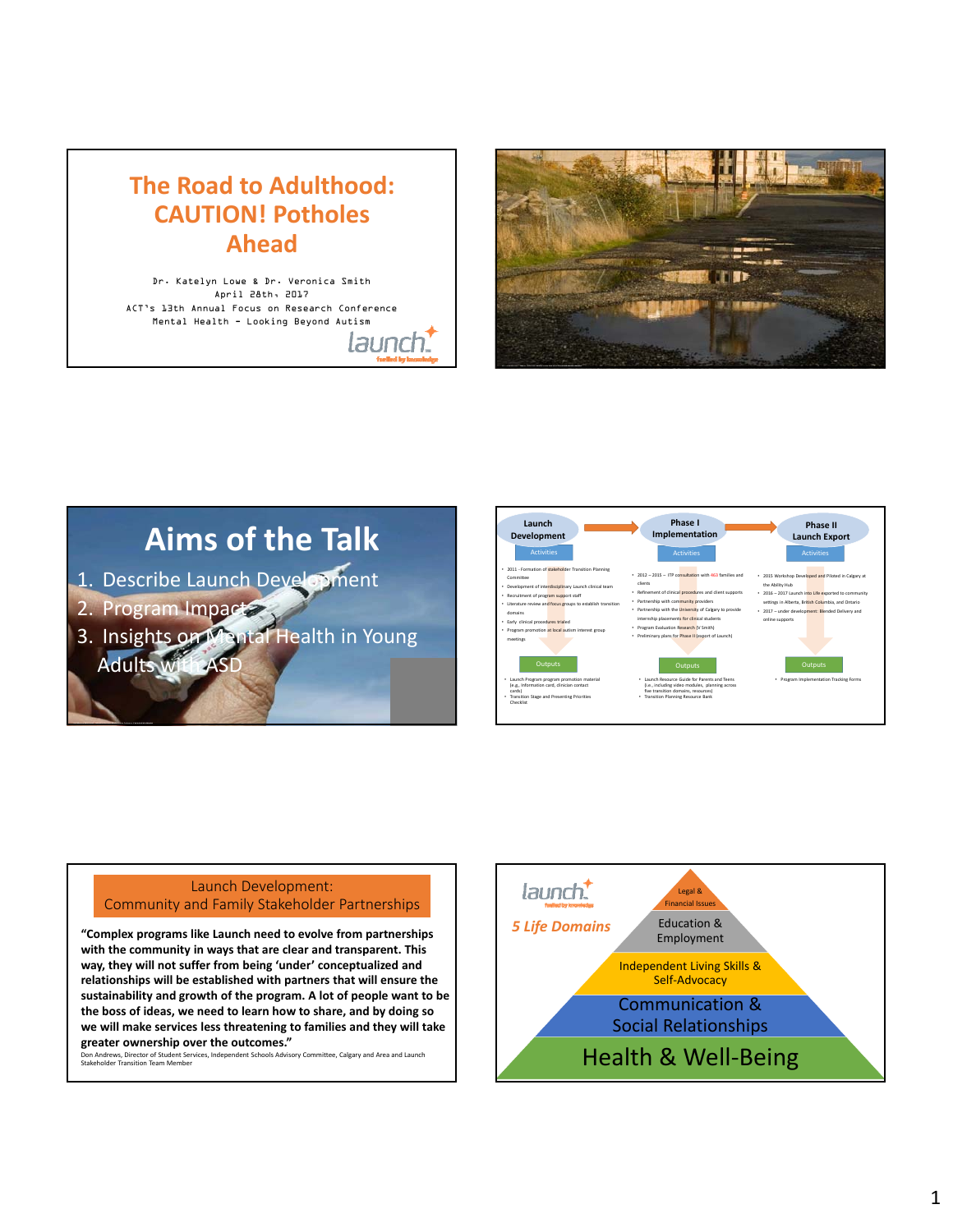









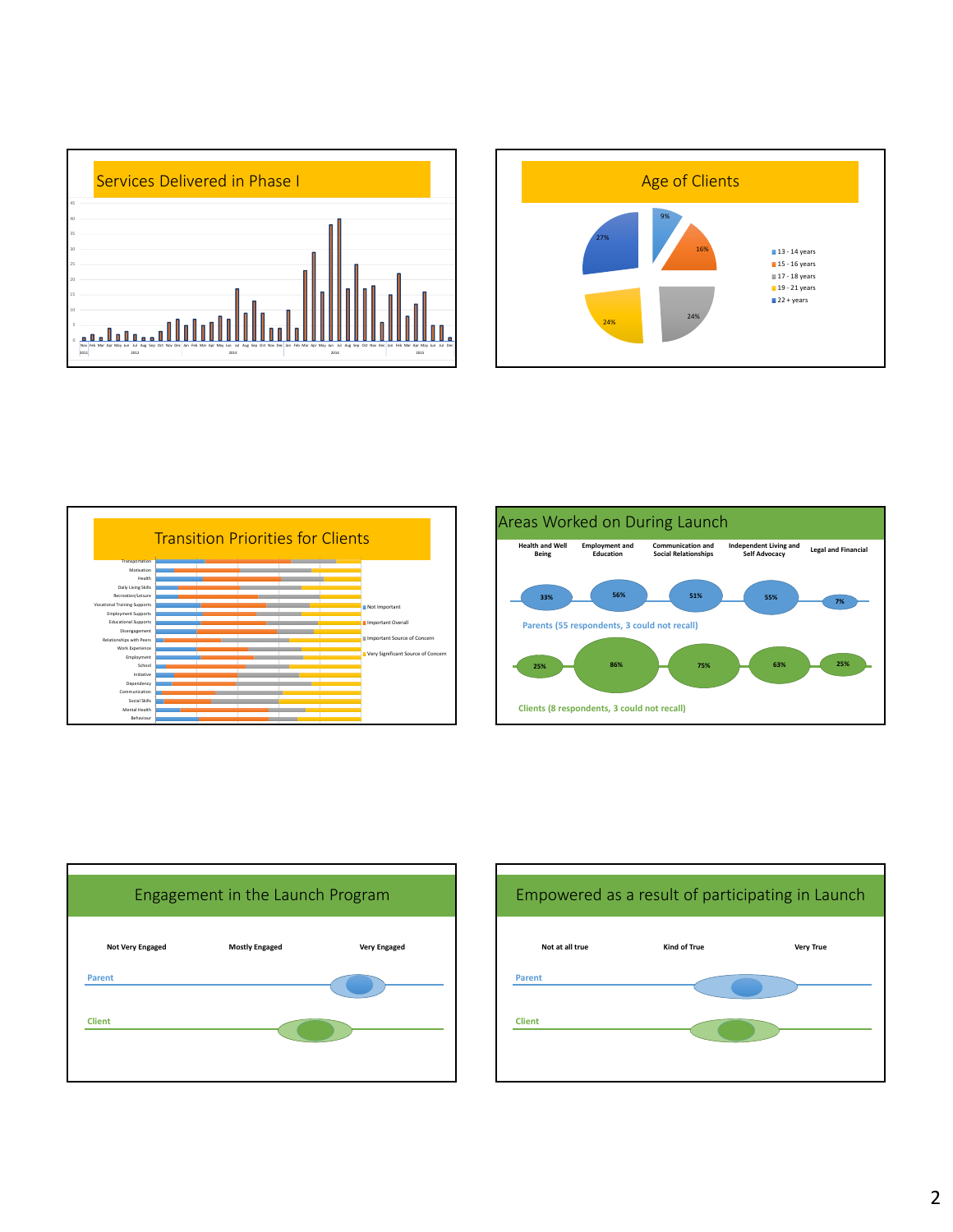











• Ensure documentation and distribution of this innovative program

**One Parent's Thoughts on Exporting the Program**

"....although I have benefited from the one to one support in Launch,<br>sometimes it is time consuming, it becomes a bit of a strain ...I wonder, did<br>I have enough to justify taking up the [the clinician's] time?...I think i would be a good thing – there are too many families that don't have access<br>to the resources, they don't know where to start... using workshops, online<br>resources, the phone and email to connect, might be a good thing, ...to

**Parent, Launch Participant**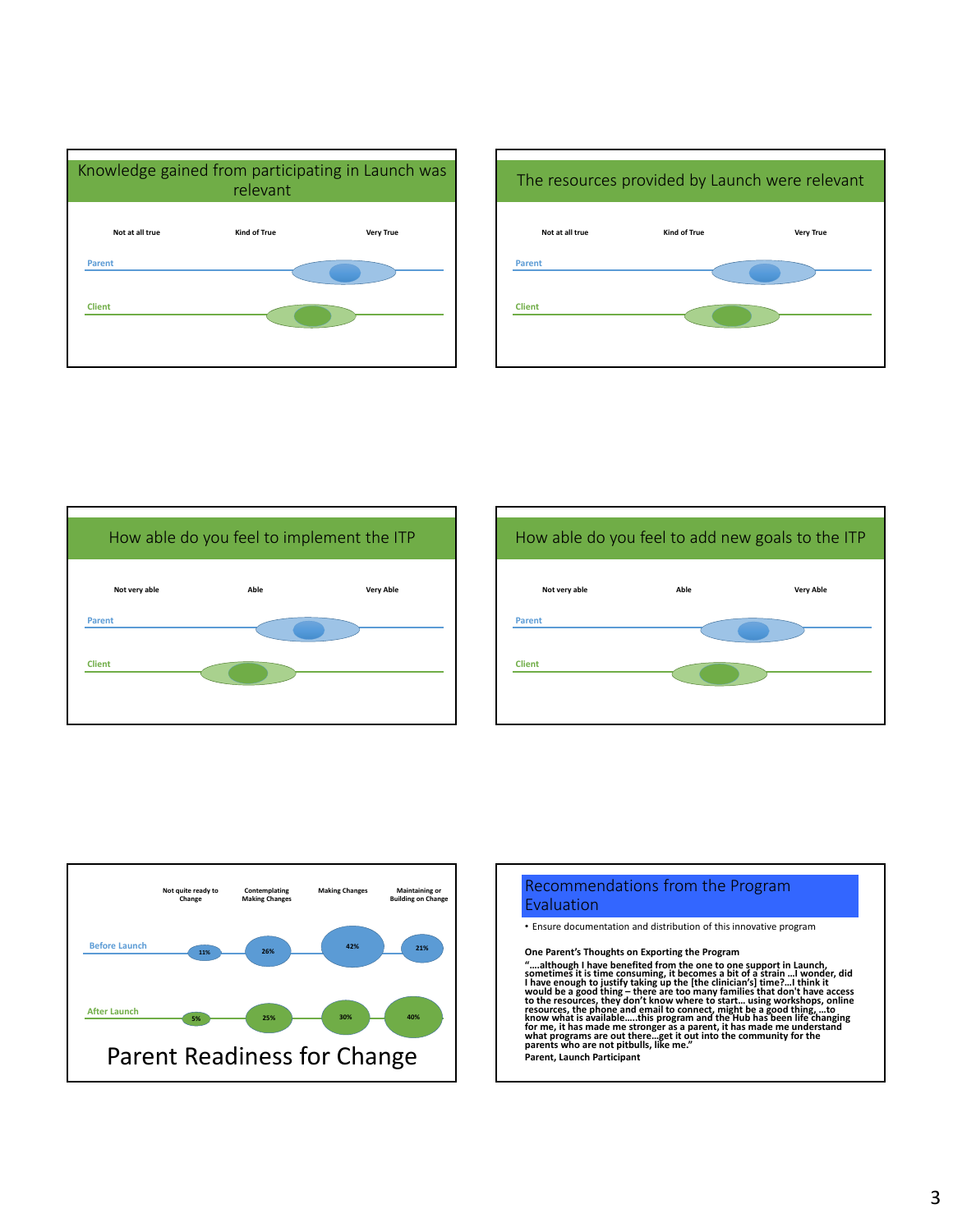





mental health diagnosis <5% were receiving psychotherapy



## The big 5 1. ADHD 2. Anxiety 3. Depression 4. Obsessive Compulsive Disorders 5. Eating Disorders >70% had at least one co-existing mental health disorder >65% were taking medication for Accessing mental health supports 1. ASD an exclusion criteria for services 2. Private pay options too expensive 3. Treatment doesn't include parents 4. ER the only option – not a good option, especially in a crisis! 5. Medication without ASD-informed<br>psychotherapy

4